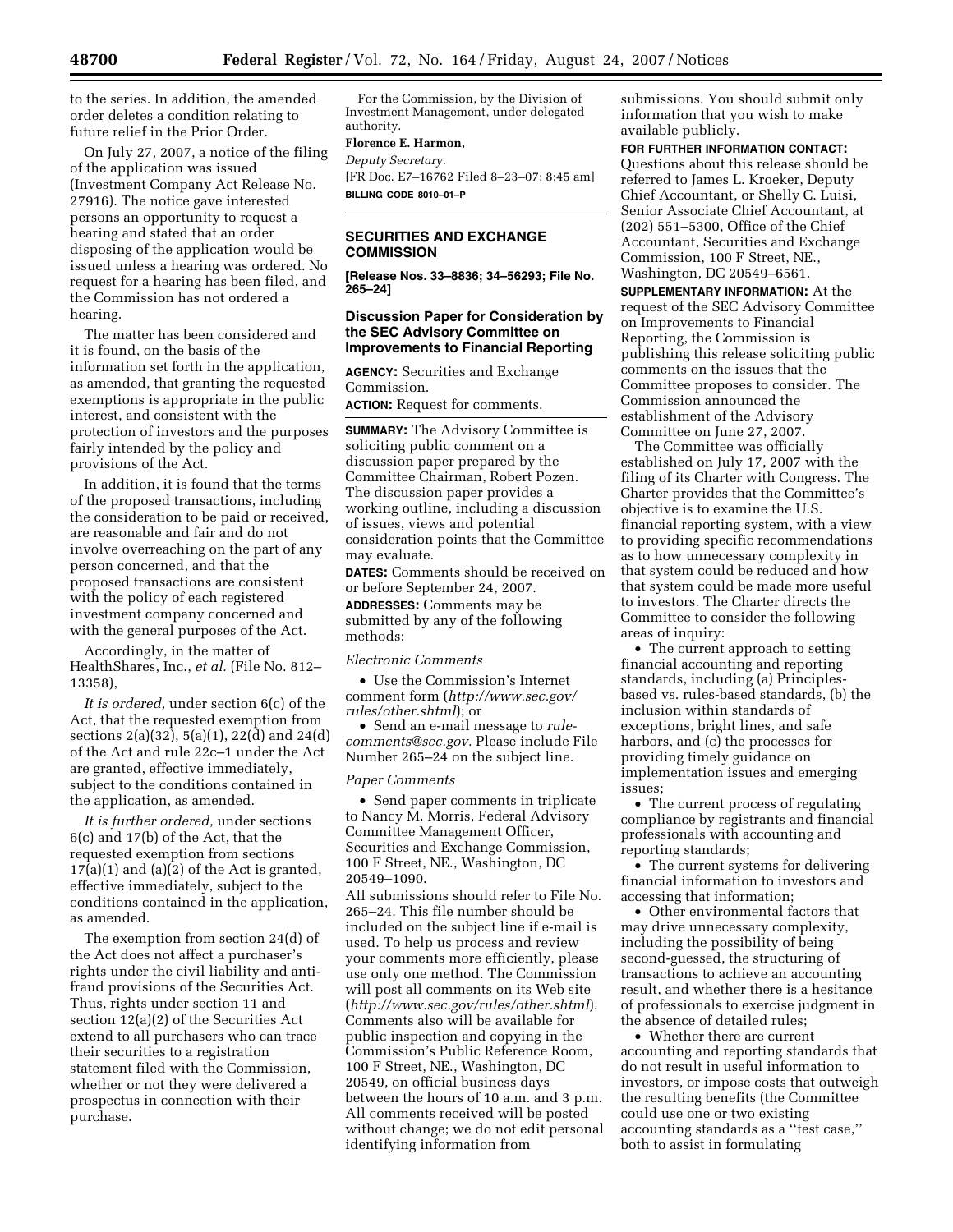recommendations and to test the application of proposed recommendations by commenting on the manner in which such standards could be improved); and

• Whether the growing use of international accounting standards has an impact on the relevant issues relating to the complexity of U.S. accounting standards and the usefulness of the U.S. financial reporting system.

The charter also directs the Committee to conduct its work with a view to enhancing financial reporting for the benefit of investors, with an understanding that unnecessary complexity in financial reporting can be harmful to investors by reducing transparency and increasing the cost of preparing and analyzing financial reports.

Committee Chair Robert Pozen has drafted the discussion paper for consideration by the Committee. The Committee considered the discussion paper at its first public meeting held on August 2, 2007 and agreed to publish the discussion paper for public comment at that meeting. The full text of the discussion paper is attached as an Appendix and also may be found on the Committee's Web page at *http:// www.sec.gov/about/offices/oca/ acifr.shtml.* The discussion paper identifies in general terms the issues, views and consideration points that the Committee may evaluate. All interested parties are invited to submit their views, in writing, on any or all of the subjects identified, whether some subjects identified should not be considered for any reason (such as to conserve resources, to focus resources on other, more critical subjects, or because of the limited length of the Committee's term) or on any other matter relating to the current U.S. financial reporting system that the Committee should consider addressing.

*General Request for Comment:* Any interested person wishing to submit written comments on any aspect of the discussion paper, as well as on other matters relating to the Committee's work, is requested to do so.

**Authority:** In accordance with Section 10(a) of the Federal Advisory Committee Act, 5 U.S.C. App. 1, 10(a), James L. Kroeker, Designated Federal Officer of the Committee, has approved publication of this release at the request of the Committee. The solicitation of comments is being made solely by the Committee and not by the Commission. The Commission is merely providing its facilities to assist the Committee in soliciting public comment from the widest possible audience.

Dated: August 21, 2007. **Nancy M. Morris,**  *Committee Management Officer.* 

### **Appendix—Discussion Paper for Consideration by the SEC Advisory Committee on Improvements to Financial Reporting**

*By Committee Chair Robert Pozen 1*

## Draft dated July 31, 2007

#### **Introduction**

This white paper is provided as an outline for consideration and discussion by the Securities and Exchange Commission's Advisory Committee on Improvements to Financial Reporting (CIFiR). The purpose of the document is to provide a working outline, including a discussion of issues, views and potential consideration points that the Committee could evaluate. Additionally, the outline is structured in 5 key areas that could serve as a model for organizing the work of the Committee into subcommittees.

#### **Background**

The U.S. capital markets are the deepest and most liquid in the world. The acknowledged success of the U.S. capital markets, and their contribution to the nation's economic vitality, has been due in no small measure to the availability of relevant, reliable, readily understandable, and timely financial information. However, while the U.S. financial reporting system has become the most complete and well developed in the world, some parts of the system may not be fully aligned with changes in the economy, business operations, technology and investor needs, leaving room for improvement.

The strength of the U.S. financial reporting system lies in no small part in its inherent checks and balances, including the different perspectives of participants in the markets—direct participants (e.g., companies and investors), regulators, independent standard setters, and other third parties (e.g., attorneys, accountants and auditors). But these different and sometimes conflicting perspectives have contributed to some of the problems in the system, including its extreme complexity and the resulting need to consider how the usefulness of reported financial information can be improved.

The SEC has charged the Committee with examining the U.S. financial reporting system to identify ways to improve the system of financial

reporting. In considering this mandate, the Committee will consider ways to both reduce unnecessary complexity and make information more useful and understandable for investors. More specifically, the Committee's charter identifies the following as areas of inquiry for the Committee:

• The current approach to setting financial accounting and reporting standards, including (a) The principlesbased vs. rules-based standards, (b) the inclusion within standards of exceptions, bright lines, and safe harbors, and (c) the process for providing timely guidance on implementation issues and emerging issues;

• The current process of regulating compliance with accounting and reporting standards;

• The current system for delivering financial information to investors and accessing that information;

• Other environmental factors that drive unnecessary complexity, including the possibility of being second-guessed, the structuring of transactions to achieve an accounting result, and whether there is a hesitance by professionals to exercise professional judgment in the absence of detailed rules;

• Whether there are current accounting and reporting standards that do not result in useful information to investors, or impose costs that outweigh the resulting benefits; and

• Whether the growing use of international accounting standards has an impact on the relevant issues relating to complexity of U.S. accounting and reporting standards and the usefulness of the U.S. financial reporting system.

As the Committee proceeds with its evaluation, it may wish to consider the financial reporting system in light of the needs of two primary groups—those who prepare the financial information and those who use the information while taking into account the overall environmental impact of two secondary groups—those who opine on the information being presented and those who regulate our financial reporting system.

Those who prepare financial information generally want:

• Clear instructions on what subjects to cover in financial reports;

• Not to be later second-guessed by regulators, litigants, etc. in situations where reasonable/good faith judgments were made;

• Financial reports to reflect the economic realities of the business, with enough flexibility to reflect the special situation of both the company and the industry;

<sup>&</sup>lt;sup>1</sup>This draft discussion paper was prepared by Committee Chair Robert Pozen. It does not necessarily reflect any position or regulatory agenda of the Commission or its staff.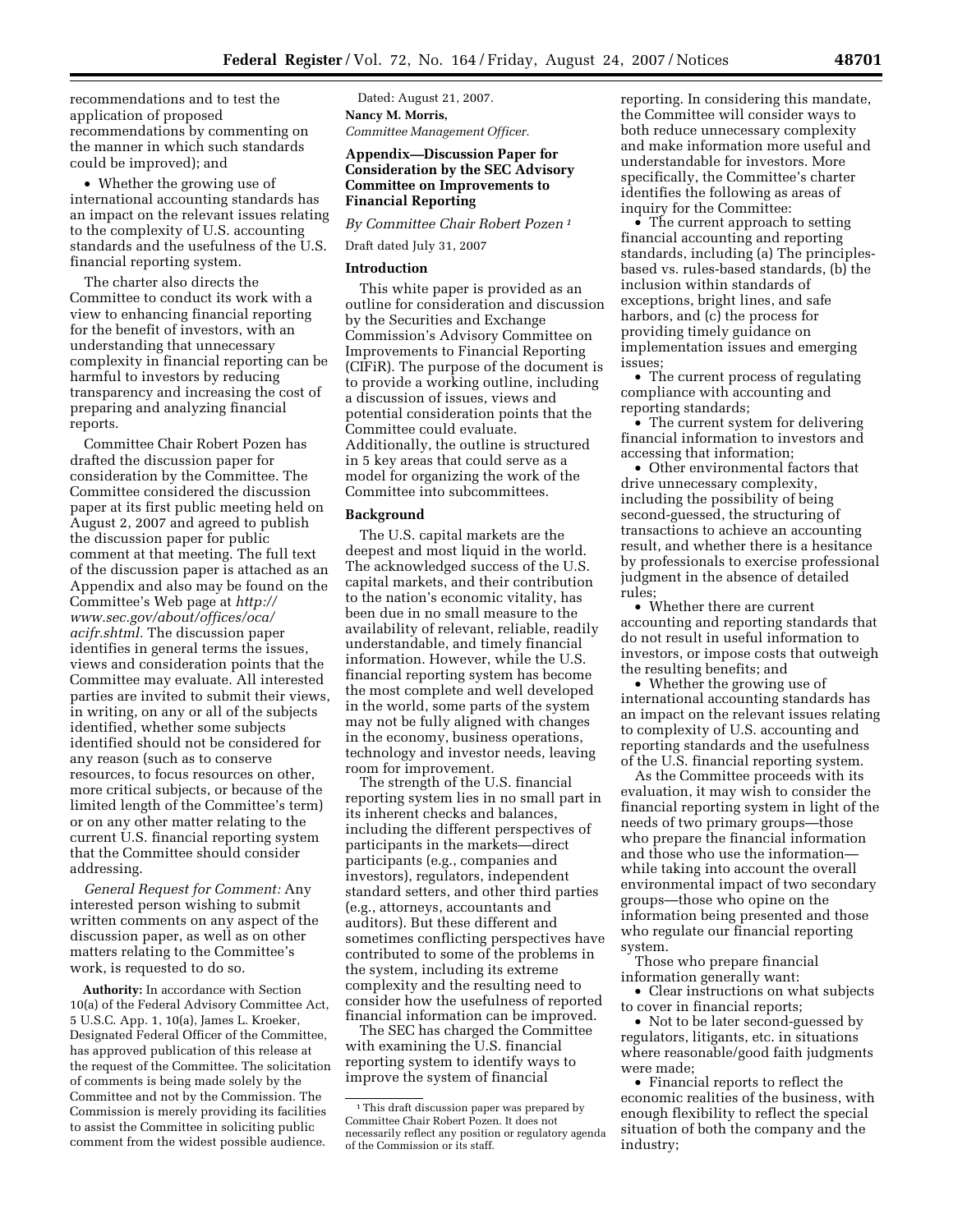• To reduce period-to-period volatility of earnings to the extent feasible (for example, in situations where the volatility is driven by changes in estimates but where such volatility has not resulted in a ''realized'' gain or loss); and

• To prepare required financial information at a reasonable cost, in terms of dollars and management time.

Those who are users of financial information generally want:

• To understand the financial reports, at the level of detail that is desired by each type of user;

• To be able to rely on the integrity of the financial reports (and not be told later they were incomplete, misleading or actually wrong);

• The financial reports to reflect the economic substance of the business, regardless of technical rules;

• Financial reports to reflect, to the extent feasible, actual changes in market values from period to period; and

• The reports to be delivered in a format that makes it easy to compare one company to another.

Those who opine on the specific financial information presented generally want:

• Clear instructions on what subjects to cover in financial reports;

• Not to be later second-guessed by regulators, litigants, etc. in situations where reasonable/good faith judgments were made;

• The financial reports to reflect the economic substance of the business; and

• To make a reasonable profit opining on financial information at a reasonable cost.

Those who regulate the system generally want:

• A financial reporting system that provides protection to investors, promotes market efficiency and facilitates capital formation;

• Clear instructions on what subjects to cover in financial reports;

• To be able to rely on the integrity of the financial reports;

• The financial reports to reflect the economic substance of the business; and

• All of the above to be accomplished at a reasonable cost to society in relation to the benefits to be achieved.

While the list of objectives above is only illustrative and certainly not all inclusive, one can observe that the objectives of those involved in our financial reporting system are consistent in many respects. All participants want clear guidelines that allow financial reports to be prepared and presented in a straightforward fashion, do not want financial reports to be subsequently deemed to be incorrect, want the financial reports to reflect the economic

substance of the business, and do not want companies to spend too much money and management time on preparing financial reports.

However, the Committee should recognize that some of the goals of participants within our financial reporting system may conflict. For example, preparers often want less volatility in earnings implying less fair value measures, while users generally prefer that more assets and liability reflect their current values. This places tension on the desire to have financial reports that reflect the economic substance of the entity. Further, users may prefer a uniform format that makes comparisons easy, while preparers may want special rules that allow them to present what they believe are the unique aspects of their industry or company.

Upon conclusion of the Committee's work, the Committee will provide written recommendations to the Chairman of the SEC on how to improve the financial reporting system in the U.S. These recommendations may cover many aspects of the financial reporting system for the Commission to consider, including recommendations that involve the Financial Accounting Standards Board (FASB), the Public Company Accounting Oversight Board (PCAOB), and other appropriate organizations. In order to facilitate the Committee in forming these recommendations, the Committee will create subcommittees. The subcommittees will report their recommendations and advice to the Committee for full discussion and deliberation. The proposed subcommittees are listed below. Following that listing of proposed subcommittees is a proposal regarding their objectives and some preliminary topics the subcommittees may wish to consider.

I. Substantive Complexity

- II. Standard Setting Process
- III. Audit Process and Compliance
- IV. Delivering Financial Information
- V. International Coordination

# **I. Substantive Complexity**

This subcommittee will study the causes and impact of complexity on financial accounting and reporting standards, including: (1) Principlesbased vs. rules-based standards; (2) inclusion within standards of exceptions, bright lines and safe harbors; and (3) the concerns of fair value measurement attributes and related earnings volatility. This subcommittee may wish to consider the following:

### *Principles-Based Standards*

Some commentators have suggested that the U.S. should adopt more principles than detailed rules as a way to reduce complexity. However, other commentators have argued that both preparers and users may prefer bright line rules to avoid second guessing in the U.S. regulatory and litigation environment. In considering the need for principles and rules, the subcommittee may wish to evaluate the recent efforts of the FASB to move to a more principles-based approach while retaining implementation guidance. As a reference point, the subcommittee may wish to begin with the SEC staff's 2003 report to Congress mandated by the Sarbanes-Oxley Act of 2002 on a principles-based approach to standard setting in the U.S., and the FASB's related response.

### *Competing Principles*

Complexity may be created not by the adoption of principles versus rules, but rather as a result of competing principles. For example, U.S. GAAP is not consistent on the appropriate measurement attribute to use for valuing financial assets and liabilities. In areas like financial assets and liabilities, there are two basic principles: Lower of cost or market, and fair value. The appropriate method to use in U.S. GAAP may be based on a specific industry, a specific transaction, a registrant expectation, or a registrant choice. To many it would be less complex to choose one approach, but many disagree which approach is most appropriate considering both relevance and reliability. More and more compromises are made, and these compromises lead to greater complexity as lines are drawn or judgments are made to delineate when one approach applies and the other does not. This subcommittee may wish to consider to what extent mixed measurement attributes (fair value versus historical cost) have increased complexity and reduced transparency, and what changes should be made within our capital markets to allow for more consistent measurement attributes.

#### *Preparers vs. Users*

Complexity also may result from conflicts between the objectives of preparers and users. From the perspective of sophisticated users, financial reports would be more useful if they contained more segment information in multi-line businesses. However, most companies are reluctant to have more reporting segments because this may involve the disclosure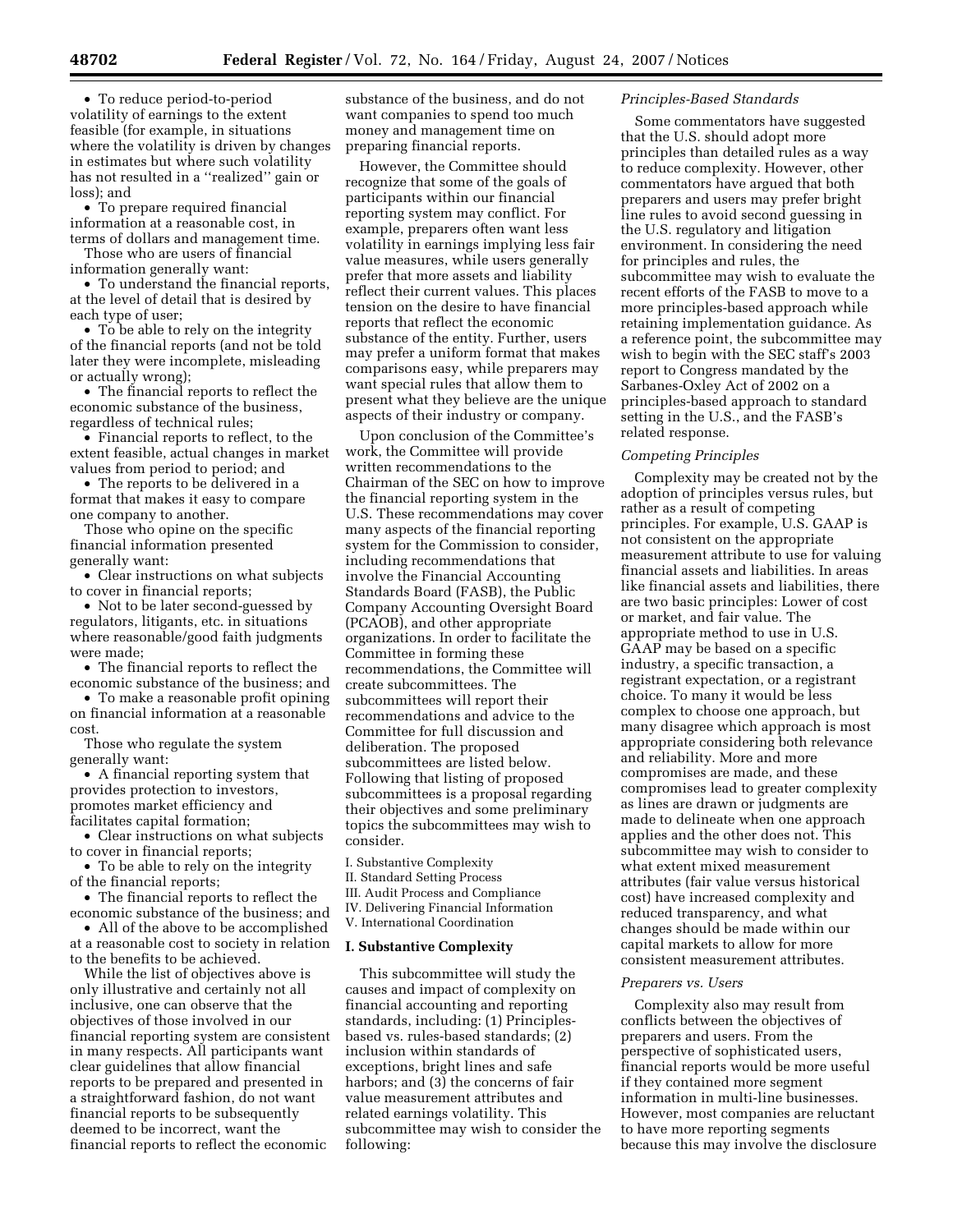of competitively sensitive information. This subcommittee may wish to consider whether enhanced information would improve the usefulness of financial reporting in our capital markets.

#### *Industry Specific Exceptions*

Many industries have successfully obtained special treatment or exemptions from general accounting standards from the FASB or the SEC. While such exemptions or special treatment increase complexity, they, in many cases, may help preparers within these industries present their financial reports in ways that, in their view, better reflect the economic substance of their businesses than the general standards. This subcommittee may wish to consider whether industry specific accounting or disclosure is useful to our capital markets.

### *Alternative Accounting Policies*

Currently, GAAP allows for entities to elect alternative accounting treatment for various transactions that may be economically similar. Most recently, the FASB issued SFAS 159, Fair Value Option, that allows companies to irrevocably elect to record certain types of assets and liabilities at fair value. This election is an instrument by instrument election. Other explicit options are currently present in U.S. GAAP. Providing companies with options may be a useful compromise when there are acceptable alternatives, but it makes it more difficult for users to compare companies. The subcommittee may wish to consider whether alternative accounting policies are useful to our capital markets.

### *Sensitivity Analysis*

Financial reports are currently presented in a way that may oversimplify an issue with a complex range of results. In certain areas of accounting, the assumptions drive the results—for example, accounting for unfunded liabilities of defined benefit funds. Yet the range of permissible assumptions for example, discount rates and mortality experience—is quite large. While sensitivity analyses are utilized to some degree, the subcommittee may wish to consider whether further sensitivity analyses would reduce complexity.

## **II. Standard Setting Process**

This subcommittee will study the standard setting process and may wish to consider the following:

### *U.S. GAAP Hierarchy*

Presently, all U.S. public companies must follow U.S. GAAP to be in compliance with applicable securities laws and regulations. Over the years, U.S. GAAP has been developed by many different recognized and unrecognized organizations. In the most recent past, these recognized organizations have included the SEC, the FASB, the Emerging Issues Task Force (EITF), and the American Institute of Certified Public Accountants (AICPA) Accounting Standards Executive Committee (AcSEC). For public companies, the authority to set GAAP resides with the SEC. The SEC has historically looked to private sector bodies to provide standards for financial reporting by public companies, and since 1973 the FASB has been recognized by the Commission for this role, absent any contrary determination by the Commission. In addition, the SEC at times will develop interpretive application and disclosure guidance for public companies. The FASB also allows for the EITF, which is subject to its own oversight by the FASB and the SEC, to develop interpretive application guidance to existing U.S. GAAP.

The FASB has undertaken a significant project to develop a comprehensive and integrated codification of all existing accounting literature organized by subject matter that would become an easily retrievable single source for all of U.S. GAAP. This project may provide a useful roadmap for identifying those areas in U.S. GAAP that could be simplified.

#### *Characteristics of the FASB*

Currently in the U.S., accounting standards for public companies are established by the FASB, absent any contrary determination by the Commission, and the FASB is subject to oversight by the SEC. The Board consists of three members from public accounting, two from preparers, one from academia, and one user. While each member of the Board brings different experiences and perspectives, they are selected based on their expertise in financial reporting and are expected to make decisions based on what they believe will improve financial reporting rather than representing any one constituent group. All members of the Board must sever all ties and remain independent. The subcommittee may wish to consider the characteristics of Board members and the Board selection process.

#### *FASB Standard Setting Process*

The FASB has an open due process through which the Board obtains input from many constituents, issues proposals and receives extensive further input in the format of comment letters and holds public meetings with constituents. The Board makes all decisions on its accounting standards in public through open debate prior to reaching conclusion. This process can take many years, but was designed to provide constituents maximum input into the decisions of the Board. Currently, a simple majority vote is needed to complete projects. The Board publishes all decisions via board minutes on its Web site and as a basis for conclusions within all significant standards.

The FASB develops major standards based on a conceptual framework. This conceptual framework was designed by previous Boards to act as fundamentals on which future financial accounting and reporting would be based. The conceptual framework, however, is not complete and is not consistent with all of existing U.S. GAAP. To address these issues, the FASB currently has a major project on its agenda jointly with the International Accounting Standards Board (IASB) to improve the conceptual framework and to readdress some major accounting standards where the application is not consistent with the conceptual framework or does not provide sufficiently transparent financial reporting. Areas being considered in this joint project include pensions, leasing, liabilities and equity, revenue recognition, and financial statement presentation.

Accounting standards resulting from the FASB process often leave open many questions of interpretation. The underlying reason for the need for interpretation generally results from either a misunderstanding of the stated principle or rule, or a concern that others will express a different view of the application of the principle or rule within the standard. The FASB staff offers a service to respond to inquiries, but exercises caution in answering some inquiries due to the establishment of precedent. Sometimes the FASB or FASB staff is asked to formally amplify or clarify a set of interpretive issues within an accounting standard. These interpretations were previously published as FASB staff question and answer documents with little Board oversight and no public comment period. Currently, these interpretations are primarily done through FSPs (FASB staff positions), which are discussed and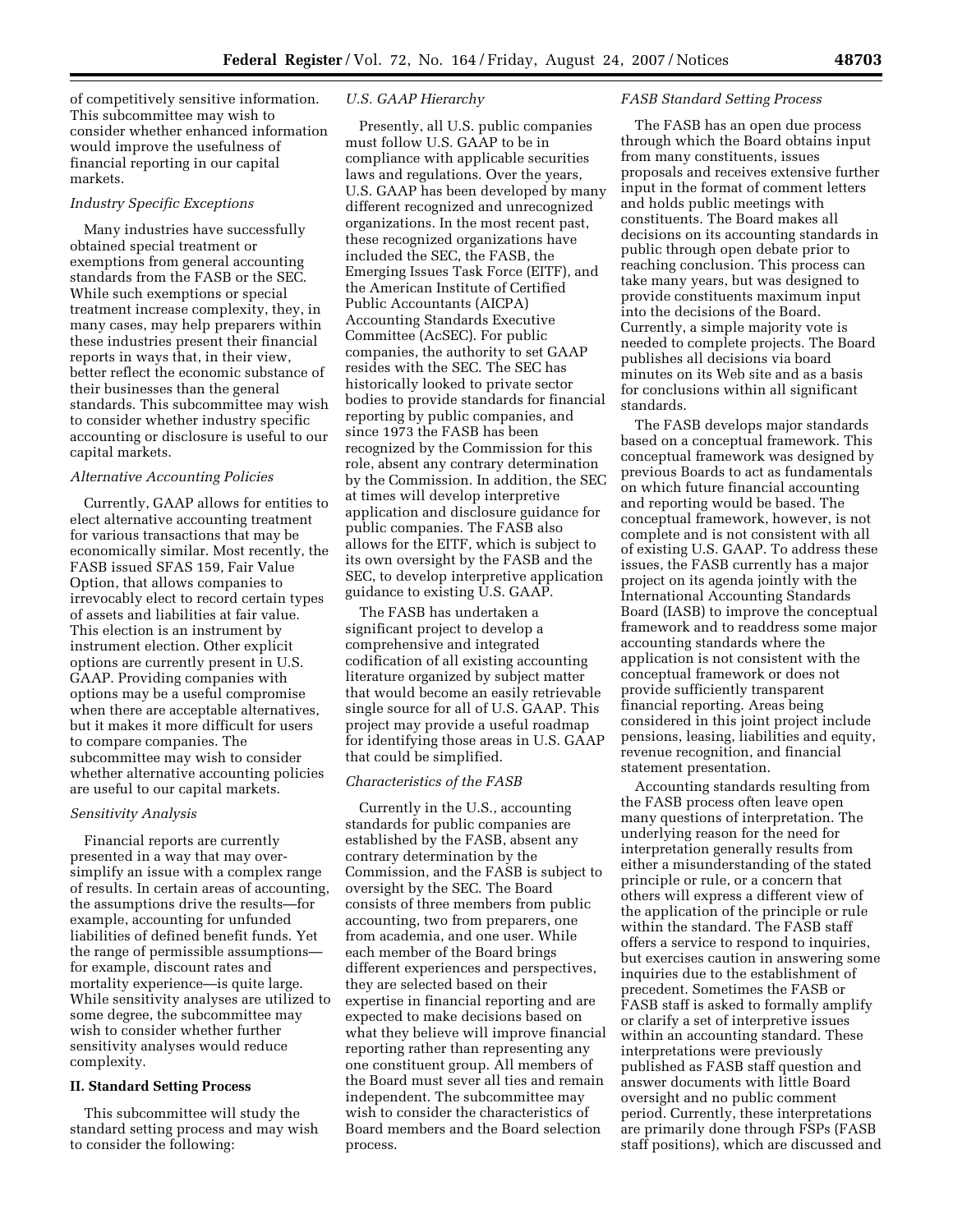debated with Board members at a public meeting and exposed for comment.

The subcommittee may wish to consider the process for setting standards and developing interpretations, including the FASB's voting procedures and the methods used by the FASB or the FASB staff to: (1) Set their agenda, (2) set their priorities, (3) deliberate, (4) communicate, and (5) respond to technical inquiries.

### *Interpretive Guidance—EITF*

In the mid 1980s, the FASB formed the EITF. The original charter of the EITF was to act as an advisory group to the Board to educate the Board on emerging issues so that the Board could decide whether interpretive guidance was necessary. Shortly after its creation, the EITF's charter was revised to allow for members of the EITF to develop authoritative interpretive guidance. The types of issues addressed by the EITF range from very specific to very broad, but are expected to be completed by the Task Force within one year. The EITF may only interpret existing standards and does not have the authority to amend or replace existing standards. Members of the EITF represent all significant constituents and include large and small preparers, large and small audit firms, and users. These members are volunteers and do not sever ties with their current employers or firms. The Chairman of the EITF is a member of the FASB staff and all documents produced for the EITF are developed by the FASB staff. A conclusion by the EITF is reached if not more than 3 members object. Currently, all conclusions by the EITF are exposed for public comment and are ratified by the FASB. This subcommittee may wish to consider the role of the EITF and whether that role should be changed to one of an advisory group.

#### *Interpretive Guidance—SEC*

The Commission itself sometimes addresses accounting issues directly. In addition, SEC staff primarily through the Office of the Chief Accountant (OCA) communicates to the public in various forms about accounting issues, including staff accounting bulletins, letters to industry, speeches, and other educational material. These sources of information often are viewed by the SEC staff as confirmations of existing accounting standards, but have led to restatements by public registrants. The OCA also receives requests from specific registrants for pre-review of accounting issues. These requests are often considered by others in determining their own accounting policies.

The SEC's Division of Corporation Finance reviews and comments on financial reports filed by public issuers that are not investment companies. The Division has a process for making its comment letters public upon completion of the review process. Through the Division's filing review process and its now more transparent process making comment letters publicly available on the SEC's Web site, the staff of Corporation Finance can have a significant influence on how accounting standards are interpreted.

The SEC's Division of Enforcement, in the course of its investigatory and settlement negotiation processes, often explains the staff's views of a registrant's accounting conclusion. The Division's communications in this regard have been viewed by some as representing views applicable to all companies and not just with respect to the individual facts and circumstances involving the party involved in the particular enforcement investigation.

This subcommittee may wish to consider the extent to which the SEC should publish interpretive guidance, as well as the communication methods used to describe the activities of the SEC or the SEC staff.

## *Interpretive Guidance—Other*

Many organizations, including large accounting firms and the AICPA, publish detailed educational material regarding accounting. These publications are widely used and presumed to be correct by their readers, but may turn out to be not always consistent or accurate. When an inconsistency or inaccuracy is discovered, the authors of the education material often seek clarity from the FASB or SEC staffs. This subcommittee may wish to consider whether the FASB or SEC should be involved reviewing or providing this type of guidance.

## *The Use of Cost-Benefit Analysis in Standard Setting*

Determining the costs and benefits of a new accounting standard or rule involves difficult predictions. Often, the true costs and benefits may not be able to be fully known or understood until after the new standard or rule is fully implemented. The processes and practices both pre- and post-issuance may differ among organizations that set accounting standards and rules. The subcommittee may wish to review the existing cost-benefit analysis practices of appropriate organizations to determine if changes should be recommended.

#### *Existing Standards*

This subcommittee also may wish to consider whether to review two or three previously issued standards or rules to understand both the cost-benefit analysis that was utilized prior to the standard or rule's exposure to public comment and the cost-benefit analysis that was utilized prior to adoption of the standard or rule. This subcommittee may wish to review whether any changes by the standard setter as a result of a given cost-benefit analysis or for ease of implementation actually reduced the costs of application or increased the benefits. Finally, the subcommittee may wish to consider two or three existing standards and determine whether any changes might be made to the standards to reduce the actual costs of application or improve the benefit to users.

#### **III. Audit Process and Compliance**

This subcommittee will study the current process of regulating compliance with the accounting and reporting standards and other environmental factors that drive unnecessary complexity, including the possibility of being second-guessed, the structuring of transactions to achieve an accounting result, and whether there is a hesitance on the part of professionals to exercise professional judgment in the absence of detailed rules. This subcommittee may wish to consider the following:

## *Financial Restatements*

A significant number of restatements have occurred in the U.S. financial markets over the past few years. Some have attributed these restatements to more rigorous interpretations of accounting and reporting standards by preparers, outside auditors, the SEC, and the PCAOB, while others believe the concept of materiality (and discussions regarding materiality in SEC Staff Accounting Bulletins 99 and 108) is applied too broadly. Many believe that this increased volume of restatements makes it more difficult for securities analysts and other users of financial information to determine the significance of a restatement. Further, some have expressed concern that the high volume of restatements could lead to an environment where users of financial reports begin discounting the importance of restatements (for example, if restatements are viewed to be routine).

The U.S. Treasury has announced it is commissioning a study to determine why the volume of financial restatements has risen so sharply, and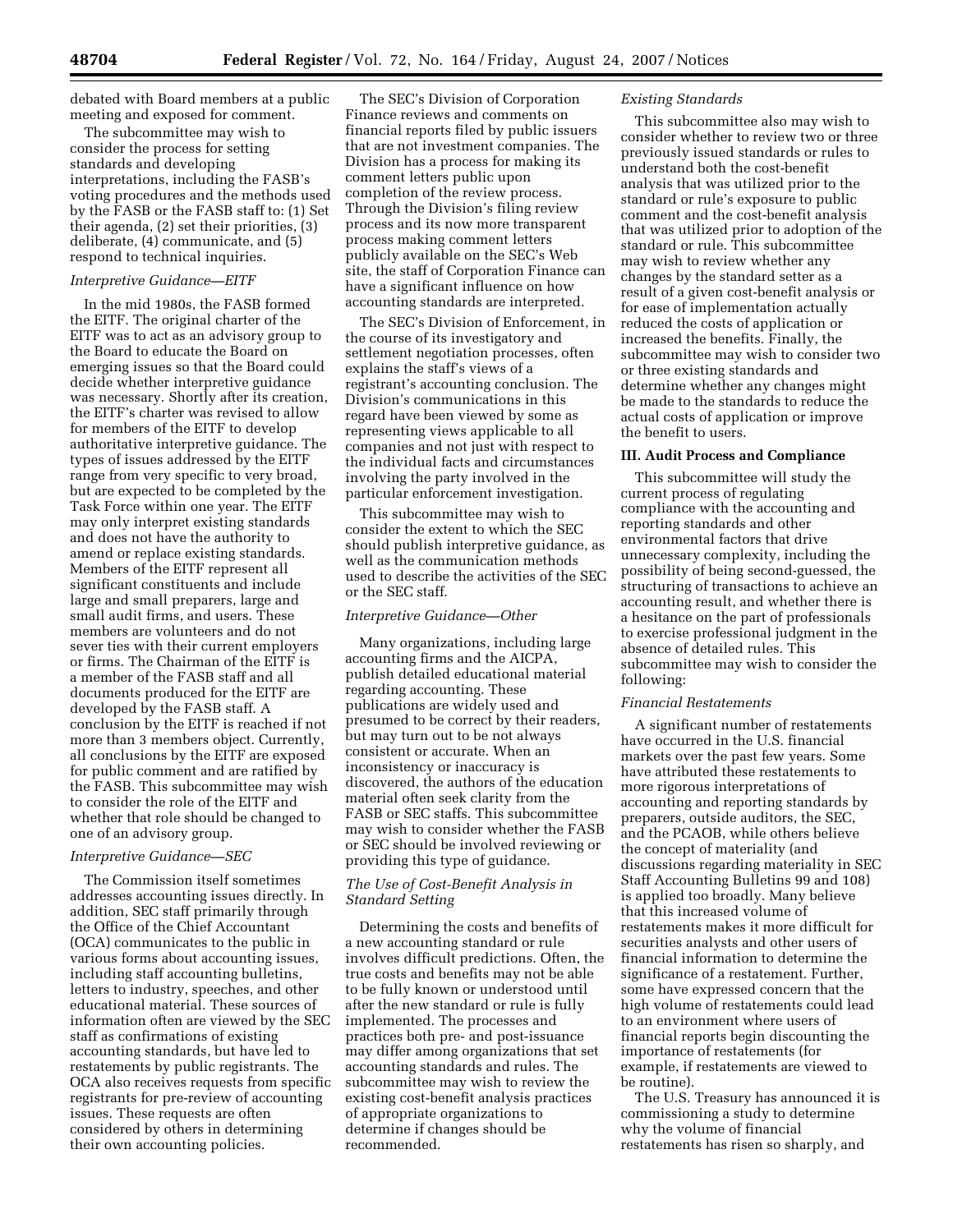this subcommittee should monitor the U.S. Treasury's work in this regard. This subcommittee also may wish to consider the reasons for an increase in restatements. For example, the subcommittee might consider whether the increase is a result of: (1) A broad application of the definition of materiality (including the application of materiality guidance in situations where errors do not impact the ''bottom line''); (2) more rigorous auditing or enforcement; (3) second guessing by the SEC, the PCAOB, or outside auditors; (4) increasingly detailed accounting standards; or (5) inappropriate application of standards by preparers/ auditors. Further, the subcommittee may wish to consider whether there are alternative methods to communicate with the capital markets for certain types of accounting errors (including consideration of the potential for prospective methods to deal with making changes to historical accounting practices).

#### *Use of Judgment*

Any move toward reducing complexity and increasing transparency should consider the role of preparer and auditor judgment as it relates to the reduction of prescriptive application guidance. For example, one approach to consider could be whether to expand the use of accounting and auditing standards that allow for more judgment in application. The subcommittee should also consider the role of disclosure in such an environment. For example, some have suggested that more latitude should be provided in standards, with the caveat that more disclosure is provided about the alternative(s) that were considered and why the selected alternative was applied. This subcommittee may wish to consider whether an increase in the use of judgment (elimination of bright lines and detailed application guidance) would result in increased usefulness of financial reports, including the potential impact on comparability. Furthermore, the subcommittee may wish to consider whether an increase in judgment on the part of preparers and auditors is impacted by not knowing or understanding how these groups will be judged by the SEC, the PCAOB or others.

### *PCAOB*

The PCAOB is required to inspect annually all registered public accounting firms that provide audit reports for more than 100 public companies, and at least triennially registered public accounting firms that provide audit reports for fewer than 100

issuers. Reports on these inspections have been produced in many cases more than one year after the completion of the inspections. Pursuant to the Sarbanes-Oxley Act, a portion of the results of the inspections are made available publicly, and certain nonpublic portions of the reports may remain nonpublic if the firm responds to the criticisms to the Board's satisfaction within a given time period.

Similar to the FASB, the PCAOB receives requests for guidance on how audits should be carried out. In the case of internal control reviews, the PCAOB issued a series of questions and answers, which were generally well received. Nevertheless, these questions and answers were issued without advance notice or public comment, despite the fact they were intended to have general applicability.

This subcommittee may wish to consider the PCAOB's inspection process and how the process impacts registrant and auditor behavior. The subcommittee may also want to consider whether this creates the need for additional auditing and accounting interpretive guidance, as well as the process on how such guidance is issued.

### *SEC—Corporation Finance*

The SEC is required to review filings by listed public issuers on a regular and systemic basis, as well as review all public companies required to file reports at least once every three years. These reviews may be time consuming and are conducted by the SEC Division of Corporation Finance. A perception may exist that consultation with the OCA does not generally occur unless the registrant requests such consultation. This subcommittee may wish to understand the process the SEC uses to review registrants' public filings, including the process for providing comments and the level of review and coordination with the various departments of the SEC. Furthermore, the subcommittee may wish to consider whether and how the process impacts registrant and auditor behavior and creates the need for additional auditing and accounting interpretive guidance.

### *SEC—Division of Enforcement*

The Division of Enforcement has broad authority to open an informal inquiry into a registrant's financial reporting or an auditor's application of professional standards with respect to registrant reporting. Formal investigations that provide subpoena authority are made only after approval by the Commission. The OCA is generally consulted before consideration by the Commission of a

recommendation by the Division of Enforcement involving financial reporting or auditor misconduct. This subcommittee may wish to understand the process the SEC uses to open an enforcement investigation, including the level and timing of coordination with the various departments of the SEC. Furthermore, the subcommittee may wish to consider how the process impacts registrant and auditor behavior and affects the need for additional auditing and accounting interpretive guidance.

# *Audit Firms*

This subcommittee may wish to consider whether the behavior of audit firms creates or results in unnecessary complexity. For example, to promote efficient and effective audits, audit firms have created various tools and controls so that a uniform policy is applied throughout their organizations. These include checklists, audit programs, training, and networks of subject matter experts. These subject matter experts tend to view their particular issue as very important and may insist on a uniform national policy, even if the recommended approach is not applied uniformly in practice by others outside the firm. This subcommittee may wish to consider the impact that these practices have on promoting judgment and transparent reporting in the capital markets.

## *Sustainability of the Audit Profession*

Legal risks faced by audit firms and registrants clearly influence their behavior in preparing and auditing financial reports, including their willingness to exercise judgment and to show flexibility in applying accounting rules. With respect to audit firms, the U.S. Treasury has announced its intention to establish an advisory committee to study the sustainability of a strong and vibrant public company auditing profession. Treasury has announced that the committee is to study, among other things, the ability to attract and retain the human capital necessary to meet developments in the business and financial reporting environment; audit market competition and concentration; and the financial resources of the auditing profession, including the effect of existing limitations on auditing firms' structure. This subcommittee should be aware of how litigation and potential litigation influence behavior and may wish to consider the work of the Treasury's committee, but should not attempt to develop proposals that duplicate the work of that committee.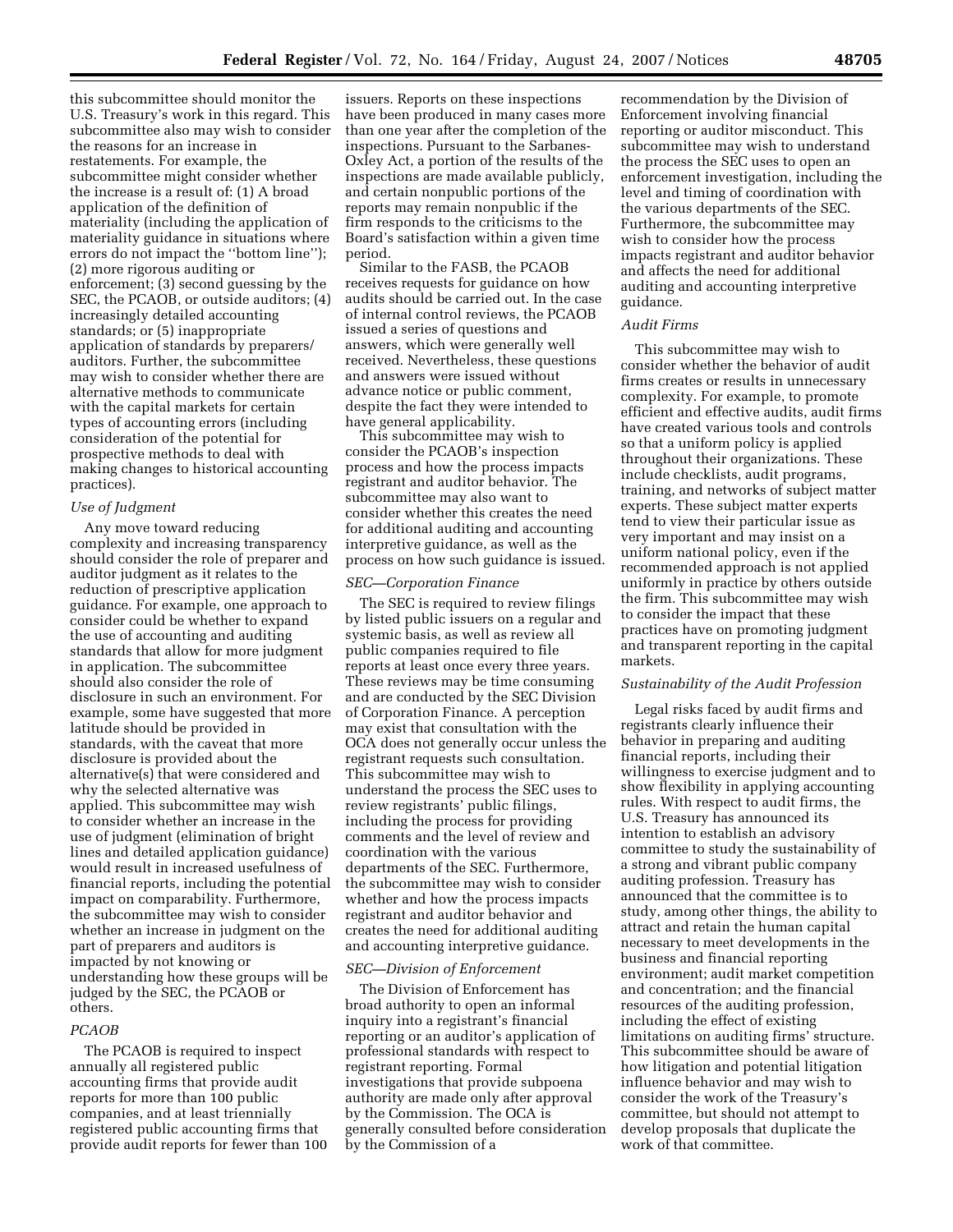## **IV. Delivering Financial Information**

This subcommittee will study the current system for delivering financial information to investors and accessing that information. This subcommittee may wish to consider the following:

## *Tiering of Information*

Different groups of investors exist in our capital markets and may have different needs for information from financial reports. The individual investor may be interested mainly in a journalistic outline of the key points about the progress of the business. By contrast, a sophisticated investor may be interested in a full discussion of management's choice of assumptions underlying the financial reports as well as a comparative analysis of particular financial indicators versus a peer universe. Many have suggested tiering the information with a journalistic summary at the beginning and more detailed analyses as the reader continues to read. Within the context of the Internet, this could mean a summary page, together with hyperlinks to more detailed information on particular topics.

## *Tagging of Information*

The SEC is engaged in a major project to introduce interactive data tagging technology for the informational content of financial reports, such as through the use of XBRL, so that users have the ability to quickly and easily focus on the important information they desire in these reports. Moreover, tagging of information may allow investors to customize their needs based on their desired level of detail. The tagging of information can be focused on performance metrics for carrying out the strategy of a specific company and could be designed along the lines of a balanced scorecard. The tagging of information can be organized into a variety of standard formats for key performance indicators (KPIs) organized by industry. An existing project for the development of these KPIs is being undertaken by a non-profit consortium on enhanced business reporting (originally started under the AICPA). The subcommittee may wish to study these developments and consider whether additional recommendations can be made to improve the usefulness of financial reporting in these areas.

#### *Press Releases and Web Site Disclosure*

Press releases and corporate Web sites have become important forms of communication for many public companies. For example, some companies post or issue press releases to report interim and annual results and

in doing so often release non-GAAP financial measures. These operating results are often issued well before the formal operating results and disclosure are required to be filed with the SEC, and they may contain additional information that is not required to be filed. Recently as a result of implementing the Sarbanes-Oxley Act, the SEC revised its rules and regulations concerning the public disclosure of non-GAAP financial measures, including in press releases and earnings webcasts, and whether press releases also must be filed versus furnished with the SEC. This subcommittee may wish to consider the underlying reasons why press releases and web disclosures—and the information contained in them—are used by our capital markets in order to determine if additional performance indicators would be useful for our capital markets. In addition, the subcommittee may wish to consider the experience of issuers with disclosure of non-GAAP information and the use of press releases and corporate Web sites in connection with their financial reports. The continued demand for these disclosures by issuers may suggest that the required formats for reporting financial information are not serving all the needs of preparers and users.

### *Legal Issues*

To provide various forms of communications that meet the needs of different investor groups, there may be a need to consider the legal liabilities for different types of information—e.g., MD&A versus audited income statements—and for the different communication methods used to provide them. For example, this subcommittee may wish to look at the experience with ''free writing'' in public offerings whereby issuers can communicate new developments or pieces of information that may not be included in the formal prospectus. Further, this subcommittee may wish to look at the various attempts to provide a summary prospectus in the mutual fund industry.

### **V. International Coordination**

This subcommittee should consider whether the growing use of international accounting standards has an impact on the relevant issues relating to complexity of U.S. accounting standards and the usefulness of the U.S. financial reporting system (for example, by identifying best practice employed internationally). As it relates to the acceptance of International Financial Reporting Standards, or IFRS, in the U.S. capital markets, the SEC has issued a proposing release to permit the use of

IFRS by foreign private issuers without a U.S. GAAP reconciliation. In addition, the SEC has voted to issue a concept release on whether U.S. issuers should be allowed the choice to use IFRS to satisfy their SEC reporting requirements. The SEC expects to receive important feedback on these initiatives that could be considered by this subcommittee. Each of the four other subcommittees should consider whether there are areas or international best practice that should be evaluated by the international subcommittee for implementation in the U.S. financial reporting system. Given the timing of the expected comment letter process on the Commission's initiatives, and in order for the other subcommittees to identify areas of focus, the substantive research and analysis of this subcommittee will not begin until early 2008. While the nature of the items considered by this committee has not been fully developed, the subcommittee may wish to consider the following:

#### *Standard Setting Approach*

This committee should consider whether there are ''best practices'' employed by the IASB in the standard setting process. For example, many believe the IASB takes an approach based more on principles rather than detailed rules, but the IASB, like the FASB, nevertheless does have conflicting principles and controversies based on volatility and the increased use of fair value. Many have observed that the accounting standards promulgated by the FASB are too lengthy. This is partly because the FASB includes in its standards not only the text, but also its history and the responses to significant comments on the initial proposal and implementation guidance. By contrast, IFRS generally include only the text in its accounting standards. The FASB has already started to work together with the IASB in formulating new accounting standards or revising existing standards in the hopes that future standards will be converged. The subcommittee may wish to consider a few examples where the FASB and the IASB are working together to determine if the process is effective and efficient to meet the needs of our capital markets.

#### *Regulation*

The enforcement of accounting standards outside the U.S. may be quite different depending on the particular jurisdiction from the enforcement policies and practices within the U.S. The subcommittee may wish to consider these differences and determine whether the U.S. system could benefit